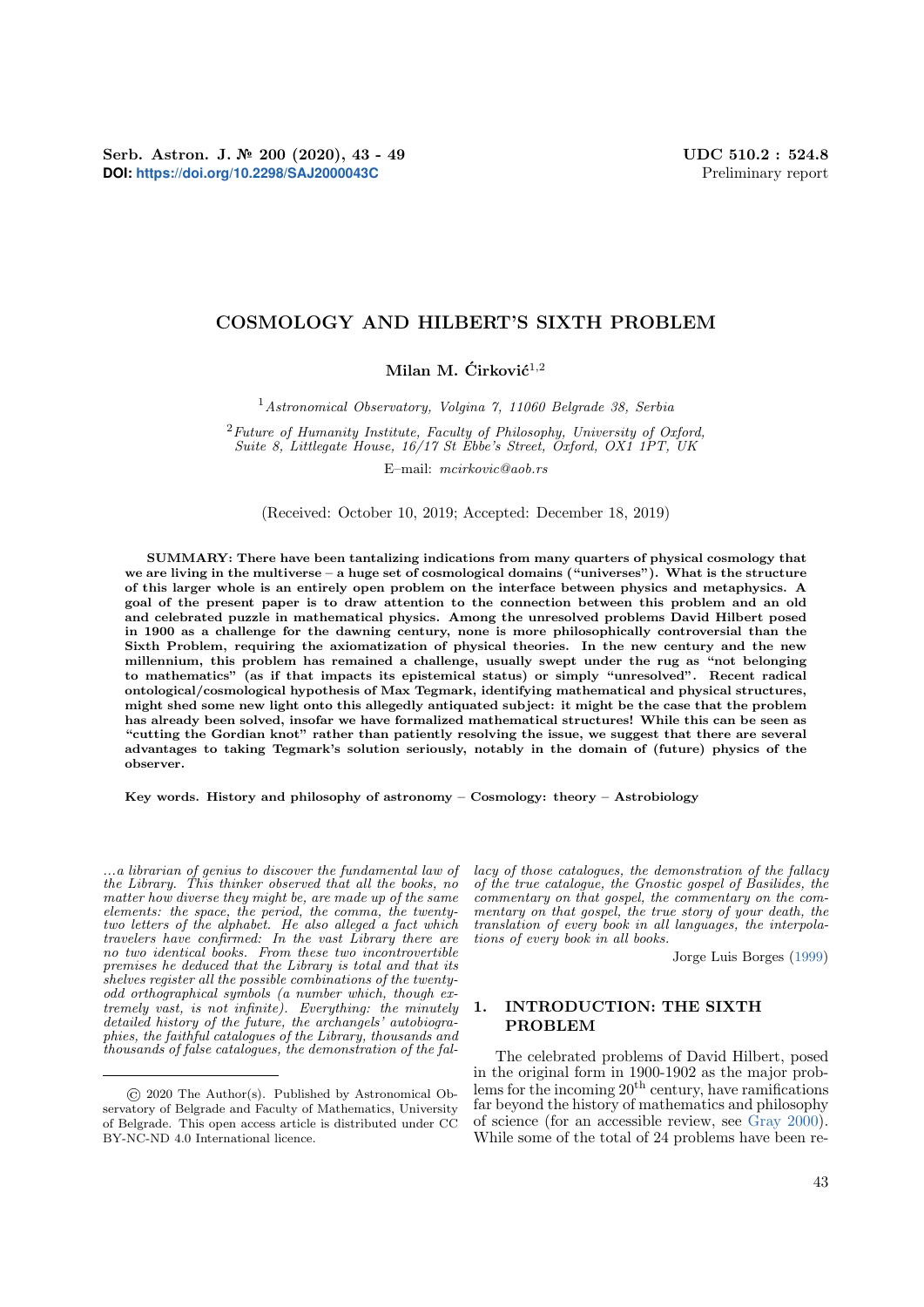solved in the course of the major steps forward, even revolutions in mathematics (e.g.,  $\#10$  on the solvability of polynomial Diophantine equations, or  $\#19$ on the analytic nature of solutions of regular problems in the calculus of variations, both with enormous practical applications in many fields), many are still unresolved, almost 120 years after Hilbert's challenge. Perhaps none is more confusing than the #6, in Hilbert's German original, Mathematische Behandlung der Axiome der Physik, and usually known in compact form as "axiomatization of physics" or "axiomatization of the physical theories". The original elaboration reads [\(Hilbert](#page-5-1) [1902\)](#page-5-1):

To treat in the same manner, by means of axioms, those physical sciences in which already today mathematics plays an important part; in the first rank are the theory of probabilities and mechanics. . . As to the axioms of the theory of probabilities, it seems to me desirable that their logical investigation should be accompanied by a rigorous and satisfactory development of the method of mean values in mathematical physics, and in particular in the kinetic theory of gases. . . Boltzmann's work on the principles of mechanics suggests the problem of developing mathematically the limiting processes, there merely indicated, which lead from the atomistic view to the laws of motion of continua.

As with other Problems, this setup tells much about Hilbert's time, dominant worldview, and Hilbert's philosophical views [\(Sauer](#page-5-2) [1999,](#page-5-2) [Renn and](#page-5-3) [Stachel](#page-5-3) [2007,](#page-5-3) [Slemrod](#page-5-4) [2013\)](#page-5-4). The most comprehensive review of the Sixth Problem has so far been provided by the distinguished historian of science Leo Corry [\(1997,](#page-5-5) [2004\)](#page-5-6). One point is important for our discussion here, namely that, as Corry notes: "[t]his problem differs in an essential way from most others in the list. . . it is more of a general task, than a specific mathematical problem." [\(Corry](#page-5-5) [1997,](#page-5-5) p. 84) Therefore, we are somewhat entitled to expect a different kind of solution as well. We should not allow our historical knowledge, especially that of Hilbert's commitment to formalism and finitism, to confuse us regarding legitimacy and nature of possible solutions to the Sixth. In Table 1, we see the existing views on the status of the Sixth Problem as options (i), (ii), (iii), and we tentatively add the option (iv) of the special solution discussed in the rest of this paper.

There is a bunch of historical results usually cited in connection with the Sixth Problem. In particular, the work of Hilbert himself, as well as his best assistant in Göttingen, Emmy Noether, on differential geometry and fundamental symmetries, has been repeatedly advertised as setting the groundwork for modern mathematical physics. Cartan's formalization of Newtonian theory of gravity in 1924, attempting to formalize general relativity in terms of the most general covariance principles, as well as Kolmogorov's axiomatization of the probability theory in 1933 are also examples of advances, conventionally understood, in the general direction indicated by the Sixth Problem (for example, see [Norton](#page-5-7) [1993\)](#page-5-7). Even more this pertains to the project of Wightman and Haag, inspired by John A. Wheeler, of axiomatization of the quantum field theory, undertaken in 1960s and 1970s [\(Wightman](#page-5-8) [1976\)](#page-5-8). Some researchers maintain that the modern pretenders to the "Theory of Everything" such as the string/M-theory which are highly

abstract and mathematical in the first place could be put on completely formal, axiomatic basis, although clear are still very remote (e.g., [Dawid](#page-5-9) [2013\)](#page-5-9); and there are many opponents of the entire project (e.g., [Smolin](#page-5-10) [2006,](#page-5-10) [Ellis and Silk](#page-5-11) [2014\)](#page-5-11).

Even a cursory analysis of these historical results indicates that these fail far short of the clear solution to the Sixth Problem. Fields such as probability theory or the calculus of variations are nowadays, in contrast to Hilbert's time, firmly regarded as parts of mathematics, so their axiomatization is neither surprising nor could be regarded as the answer to Hilbert's query. Even if formalization of contemporary theories such as M-theory proceeds successfully (prospects for which are unclear at present), and provided that it really describes the deepest and the most general level of physical reality, this still does not preclude the search for other possible solutions. After all, solutions to many other problems, including some of Hilbert's, proceed in two possible directions: either proving a general conjecture, or finding a counterexample (Matiyasevich proved a general conjecture resolving the  $10<sup>th</sup>$  Problem; Nagata constructed a counterexample to resolve the  $14<sup>th</sup>$  Problem). The formulation of the Sixth implies that such axiomatization is possible, which is a point of contention itself for many physicists.

For instance, Richard P. Feynman would be one of the skeptics on this issue. His well-known quote about the "next great era of awakening of human intellect" (emphasis M. M.  $\dot{C}$ .) in physics as understanding the qualitative content of the equations [\(Feynman et al.](#page-5-12) [1964,](#page-5-12) vol. II, p. 41-12) is reasonably interpreted as implying that we do not have insight into such content as of now and with the current methods and approaches. See also his skeptical remarks about the contemporary mathematical physics in [Feynman](#page-5-13) [\(1965\)](#page-5-13), esp. Chapter 2. Not much has happened in the last  $50+$  years which would likely sway his opinion.

In the rest of this note, I shall try to defend a radical view that aviable solution to the Sixth Problem is provided by a recent controversial hypothesis of the Swedish-American cosmologist Max Tegmark. This solution need not be regarded as unique, has not been anticipated, arguably is not in accordance with either Hilbert's or any other historical view on the problem, and might look as a cop-out to some – but there are many inherent benefits in opening the discussion about it, starting with showing how philosophically important questions persist in contemporary theoretical physics and cosmology.

### 2. MATHEMATICAL UNIVERSE HYPOTHESIS

In several papers and a book in the period 1998 today, Tegmark advances a radical idea that there is no ontological difference between physical and math-ematical structures.<sup>[1](#page-1-0)</sup> Scientists have for quite a long time struggled with Wigner's "unreasonable effective-

<span id="page-1-0"></span><sup>1</sup>[Tegmark](#page-5-14) [\(1998,](#page-5-14) [2008,](#page-5-15) [2014\)](#page-5-16).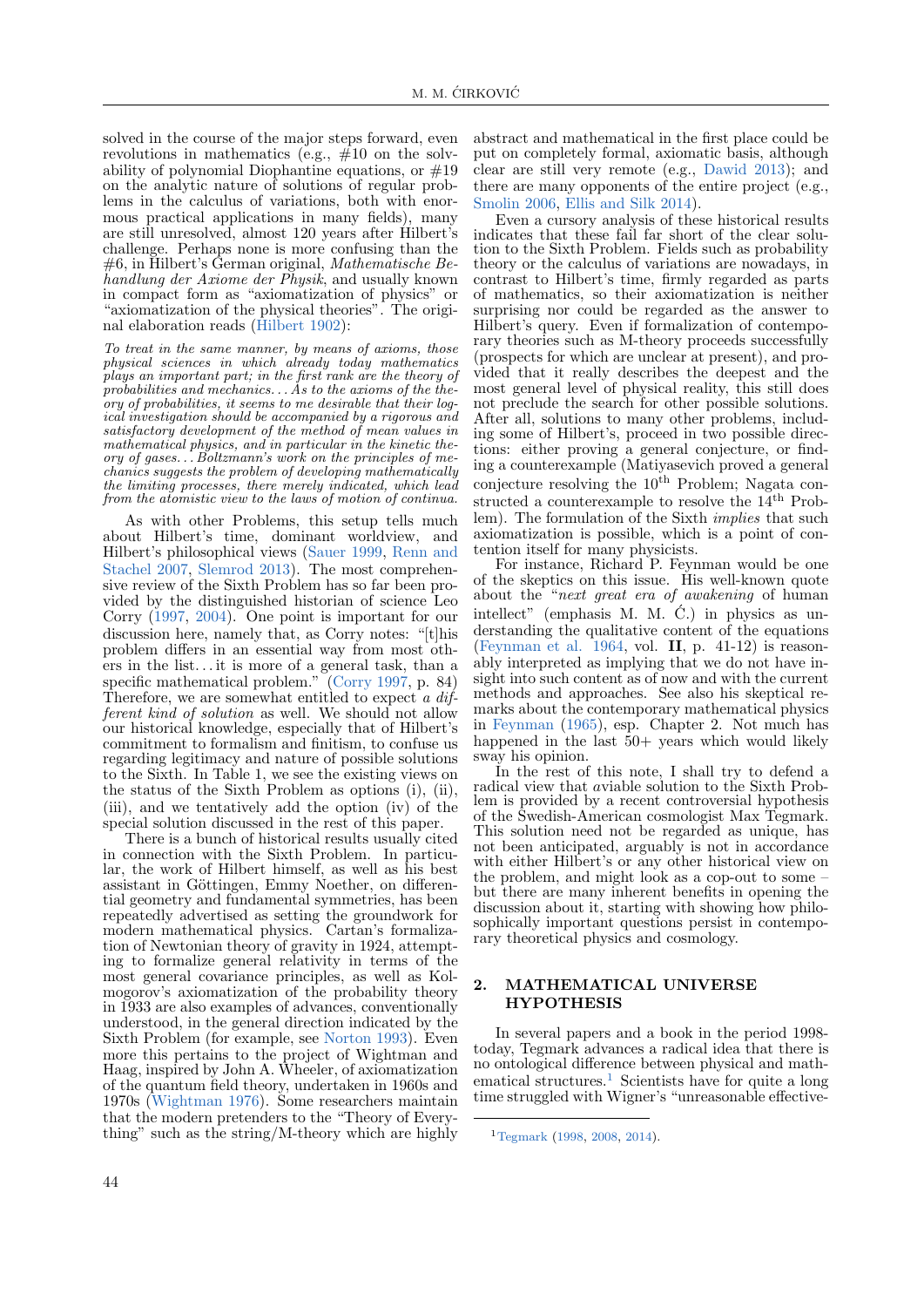| #                   | Status?                           | Analogous problems?                                                                                      | What is to be done?                                 |
|---------------------|-----------------------------------|----------------------------------------------------------------------------------------------------------|-----------------------------------------------------|
| $\rm(i)$            | Unsolved                          | (Riemann hypothesis), $12^{\text{th}}$ (extension)<br>8 <sup>th</sup><br>of the Kronecker-Weber theorem) | Work on solution!                                   |
| $\left( ii \right)$ | Too ambiguous                     | $4th$ (metrics where all lines are geodesics)                                                            | Specify further<br>constrains!                      |
| (iii)               | Does not belong to<br>mathematics |                                                                                                          | Resolve within<br>another field!                    |
| (iv)                | Solved (special)                  | $18th$ (sphere-packing problem, resolved with<br>computer-assisted proof)?                               | Interpret the solution<br>$+$ seek other solutions! |

Table 1: Possibilities for the status of the Sixth Problem.

ness of mathematics in the natural sciences" [\(Wigner](#page-5-17) [1960\)](#page-5-17), as well as the related issue why are some mathematical structures seemingly privileged to explain physical structures (e.g., Hilbert's space of quantum states), while others have no such "real world" applications (e.g., Banach spaces). Tegmark simply cuts the Gordian knot by asserting that all mathematical structures are realized somewhere, so there is no distinction between physical and mathematical reality. Of course, the fact that we perceive only some physically realized mathematical structures testifies upon the strength of observation-selection effects: as "self-aware substructures", we observe only those structures supporting sufficient complexity, stability, and other physical pre-requisites for observership. In other parts of this radical Platonist multiverse, other mathematical structures are realized without observers around to notice that. In a sense, Tegmark's hypothesis – often going under the title of the Mathematical Universe Hypothesis (MUH) – offers the ultimate logical conclusion to the Galilean project of reading nature as the book written in the language of mathematics.

It is an understatement that Tegmark's hypothesis has been and remains controversial. Although Tegmark has argued that MUH has observable consequences, most critics have disagreed.[2](#page-2-0) Without going into extremely complex issues of possible computable measures in such a large multiverse (sic!), it is important to state that the Level IV mathematical multiverse is arguably the most extreme position within the corpus of "postmodern cosmology" (cf. different positions within the same volume in [Carr](#page-4-1) [2007,](#page-4-1) [Kragh and Longair](#page-5-18) [2019\)](#page-5-18). The origin of the label is located with Tegmark's popular review in Scientific American [\(Tegmark](#page-5-19) [2003\)](#page-5-19), where he offered a tentative classification scheme for easier thinking about the grand cosmological ensembles. The Level I would be an extension of our universe beyond the cosmological horizons, something which is uncontroversial even in the standard Friedmann models. The Level II multiverse would encompass all cosmological domains ("universes") originating through cosmological inflation, or a similar symmetry-breaking process, in the early universe. On a deeper level still, if manyworlds interpretations/theories of quantum mechanics – most notably, Everett's "no collapse" theory – are valid, the totality of all branches of the wavefunction of the universe would constitute the Level III multiverse. Finally, any structure larger than that would belong on the Level IV – and in particular this applies to Tegmark's own "ultimate ensemble" implied by MUH. (Note that each level contains lower levels as special cases in which at least one global symmetry is broken.) This hierarchical scheme helps to explain why MUH is met with agnosticism, or even incredulity, by many proponents of other multiverse schemes – but it has undoubtedly "stirred the pot" and brought further exposure and visibility to cosmo-logical and metaphysical issues.<sup>[3](#page-2-1)</sup>

From the point of view of this paper, MUH offers a simple, obvious, and yet far-reaching answer to the Sixth problem:

There is no independent formalization of physics – and it cannot exist. The reason is that there is no independent physical world. Axioms of mathematics are the true "laws of physics" as well; consequently, the axiomatization of physics has already been achieved insofar and in the same manner as the mathematical realm is axiomatized.

There are two steps here: (i) realization that the apparent physical world reflects a deeper mathematical structure, and (ii) using this insight to address the Sixth Problem. Obviously, a separate physical description is entirely redundant, since all information is contained in the mathematical description; this is obvious in systems with very high degree of symmetry (e.g., crystals), but is indeed present in all systems in the universe. In other words, just as we can derive particular secondary quality of a piece of quartz, say its color, from its underlying symmetry group, thus could *all* properties of *all* objects be derived  $-$  according to Tegmark – from the underlying mathematical structures. Of course, we lack the required level of sophistication at present, but there is no substantial obstacle in the world itself.

(Of course, one can still hold different opinions on the role and meaning of axioms in the mathematical realm, just as physicists and philosophers of physics often have differing views and opinions on the role of

<span id="page-2-0"></span><sup>2</sup>[Schmidhuber](#page-5-20) [\(2002\)](#page-5-20), [Vilenkin](#page-5-21) [\(2006\)](#page-5-21), [Porpora](#page-5-22) [\(2013\)](#page-5-22).

<span id="page-2-1"></span><sup>3</sup>For some of the novel work motivated by Tegmark's hypothesis, see [Yampolskiy](#page-5-23) [\(2017\)](#page-5-23), [Hamlin](#page-5-24) [\(2017\)](#page-5-24).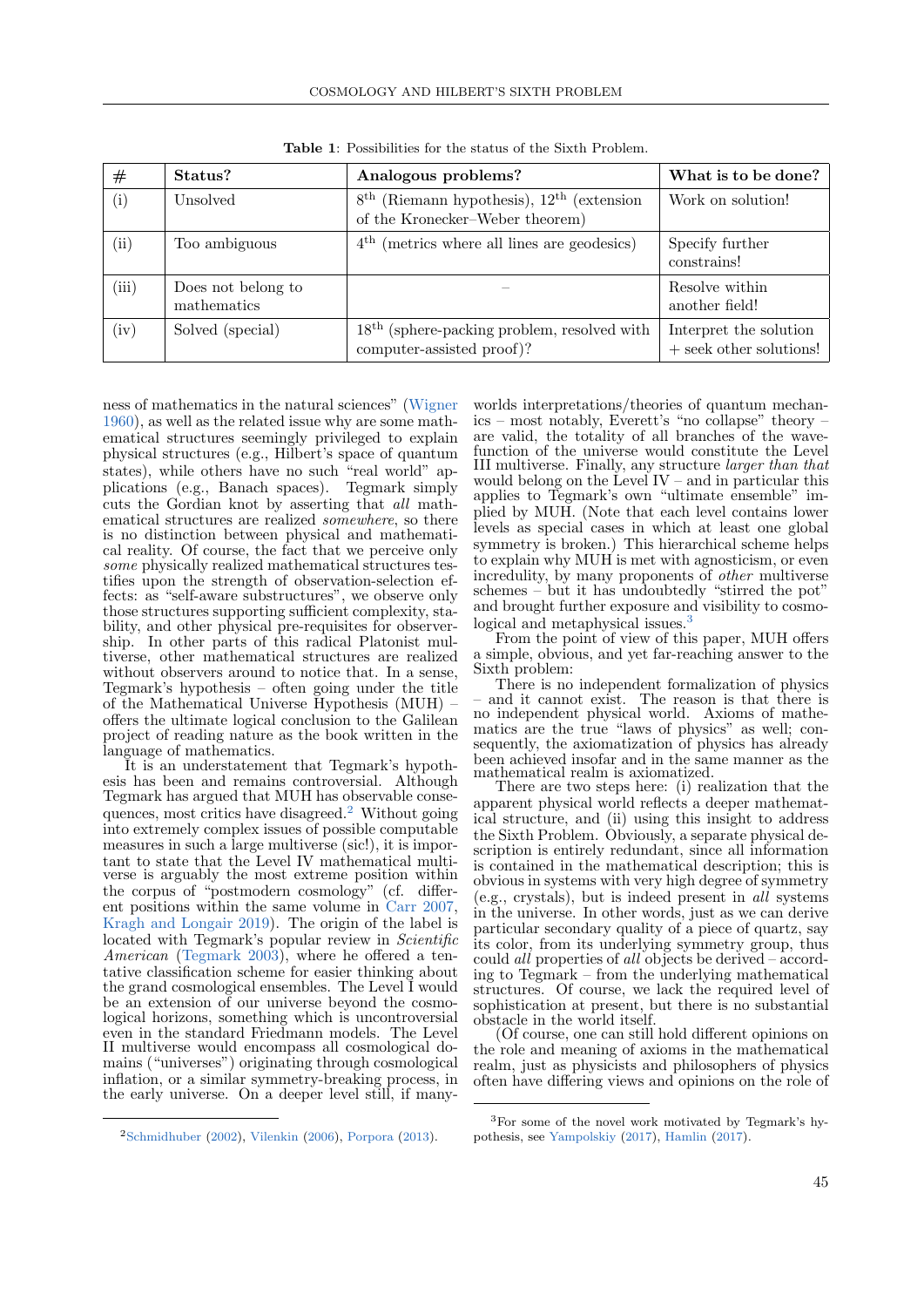laws of physics in the physical world; see, for instance, [Maudlin](#page-5-25) [2007.](#page-5-25))

Perhaps the most predictable objection to the present suggestion is that this certainly is not what Hilbert *meant* when he posed the problem. Putting aside a pertinent question whether we should care at all about the "original intent" in science, $4$  it is hardly the case that other Hilbert's problems have been solved entirely to his liking. We might only speculate what would he thought about the validity of computer-assisted proofs  $(18<sup>th</sup>$  Problem) – and it is a matter of historical record that he was personally dissatisfied with the steps taken by Gödel and Gentzen in resolving the Continuum Hypothesis (1<sup>st</sup>) Problem), and in the issue of proving consistency of arithmetic (2nd Problem). This is hardly surprising. With the passage of time, it is only natural that the original expectations will be more and more removed from both contemporary reading of the problem situation and the reality of our scientific insights which evolve and advance. This is particularly relevant for broad questions of high generality, as the Sixth Problem certainly is. In particular the solution of the Second Problem as offered by Gödel's second incompleteness theorem, contains an analogy with the present proposal: Hilbert asked for proving of the consistency of arithmetic and Gödel showed in 1931 that no proof of its consistency can be carried out within arithmetic itself (e.g., [Dawson](#page-5-26) [1997\)](#page-5-26). Nobody doubts that this result has been an important step in resolving the problem; the controversy exists only to what else is necessary for the solution (e.g., selecting a richer formal system within which the consistency could be proven).

In addition, Tegmark's solution neatly avoids an important problem plaguing all partial axiomatizations, namely the (lack of) consistency of axioms in different local formal systems. As [Corry](#page-5-5) [\(1997,](#page-5-5) p. 122) points out:

Modeling this research on what had already been done for geometry meant that not only theories considered to be closer to "describing reality" should be investigated, but also other, logically possible ones. The mathematician undertaking the axiomatization of physical theories should obtain a complete survey of all the results derivable from the accepted premises. Moreover, echoing the concern already found in Hertz and in Hilbert's letters to Frege, a main task of the axiomatization would be to avoid that recurrent situation in physical research, in which new axioms are added to existing theories without properly checking to what extent the former are compatible with the latter.

Insofar as Gödelian uncertainty persists in the foundations of mathematics, we may still worry about consistency even under MUH. However, we get rid of the additional worry related to possible incoherence of specifically chosen axioms for physical theories.

### 3. THE SIXTH PROBLEM IN RELATION TO OBSERVERSHIP

When he posed the Problems, Hilbert could not have been aware of the debate which will become central to most of philosophy of science in the course of the  $20<sup>th</sup>$  century: the role of observer in physical reality. In contexts of both quantum physics and modern cosmology, observership has become an object of scrutiny: both the orthodox Copenhagen interpretation of the wave function and anthropic reasoning in cosmology ascribe important role to particular qualities of emergent or evolved observers. Note that Hilbert's notion of physics in the formulation of the Sixth Problem tacitly implies the observer; kinetic theory of gases, hydrodynamics and other examples he mentions are such as they are because we observe them in a habitable universe. Those low-level effective laws valid near "our" vacuum state are selected from the underlying true laws valid at all energies by the filter that they support observers like us. In addition, those processes which occur on, for example, drastically different spatial scales than the one of our immediate sensory experiences (e.g., interactions of molecules in the kinetic theory of gases) are clearly contingent on the evolutionary fact that entities qualifying as observers must have minimal spatial size in comparison to the entities in questions.

Under MUH, our cosmological domain ("the universe") is embedded first into the subset of all habitable universes ("the Archipelago of Habitability"), and then into the total Level IV multiverse, described by all mathematical structures. The question which naturally arises is what true subset of structures is necessary and sufficient for description of both the Archipelago and the universe? What is the true "mathematics of the observer"? We clearly lack an-swers to these questions; both [Tegmark](#page-5-14) [\(1998\)](#page-5-14) and authors on the anthropic selection of habitable universes within the multiverse (e.g., [Susskind](#page-5-27) [2006,](#page-5-27) [Gleiser](#page-5-28) [2010,](#page-5-28) [Soler Gil and Alfonseca](#page-5-29) [2013\)](#page-5-29) mention some of the desiderata (supporting threshold complexity, stability, predictability, etc.), but we are still far from the detailed, quantitative theory defining all necessary and sufficient conditions. The arrow of time, for example, as far as necessary for the existence of life and observers, could be obtained in a refashioned Boltzmann-Schuetz anthropic selection picture [\(Price](#page-5-30) [1996,](#page-5-30) Cirković [2003\)](#page-4-2).

While Tegmark's "cutting of the Gordian knot" resolves the problem of empirical fine-tunings of our universe, it can be argued that MUH is seriously incomplete without more precise, quantitative account of the prerequisites for observership. Among other things, this points to the ambiguity inherent in the proposed resolution of the Sixth Problem: while the total structure of the Level IV multiverse could have a compact description as given by the totality of mathematical structures, we are still facing uncertainty as to the substructure supporting observers, which is the relevant physics (or, even more accurately, physicses meaning different low-energy effective laws supporting observers). It might not be the sense of "relevant" in the originalist meaning of Hilbert's views,

<span id="page-3-0"></span><sup>4</sup>Consider examples such as Tycho's being ardent on proving that Earth does not move, or Einstein's insistence in 1917 that the universe on large scales must be static which led to his introduction of the cosmological constant.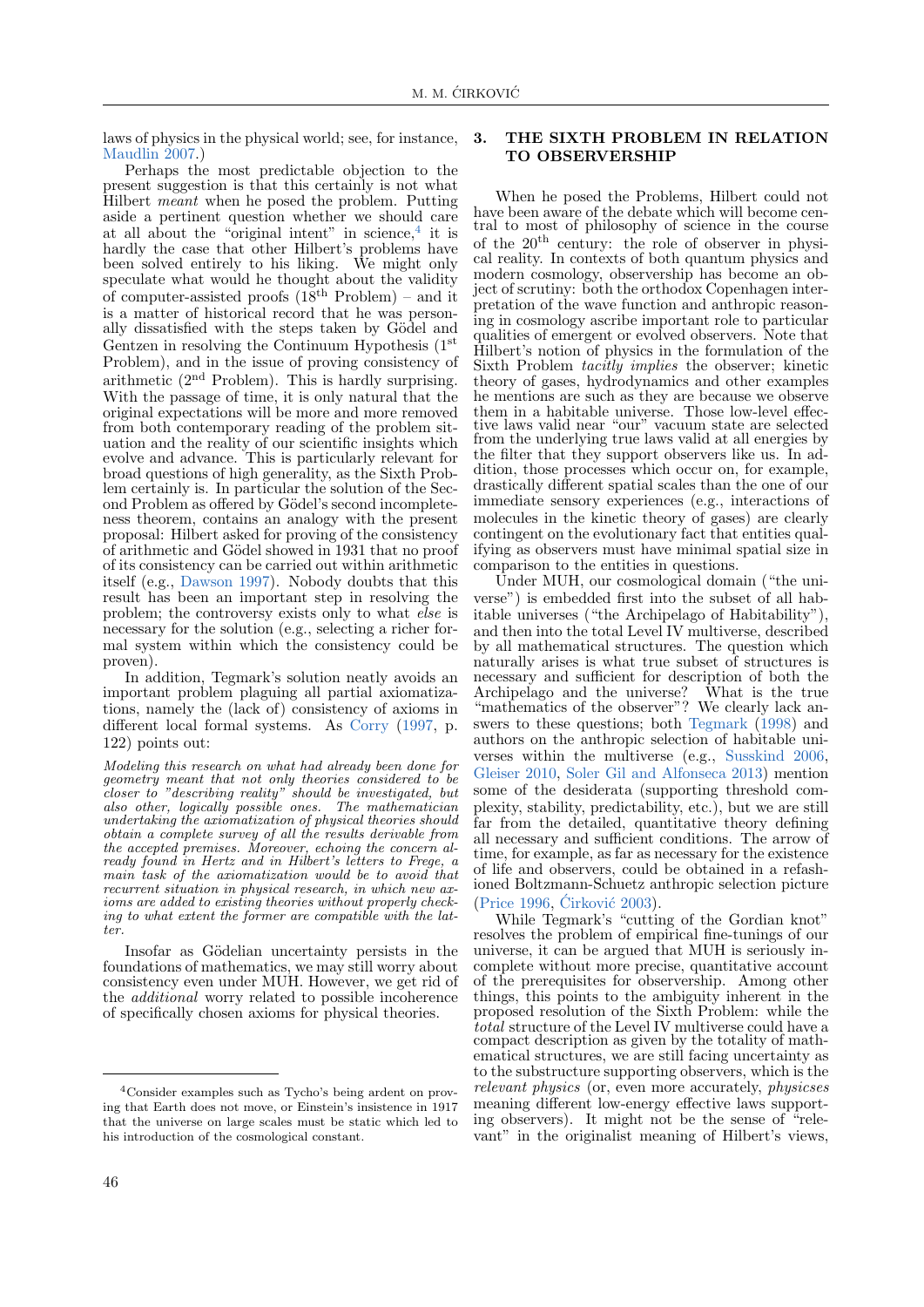which would anyway be an anachronism, but something closest to it when we account for the progress made in fundamental physics and cosmology to this day.

Still more precisely, we wish to understand better how to use the "master equation" giving the probability  $p(X)$  that some observer anywhere in the multiverse measures a feature  $X$  (e.g., [Carroll](#page-4-3) [2006\)](#page-4-3):

$$
p(X) = \frac{\sum_{n} \sigma_n(X) V_n \rho_n^{\text{obs}}}{\sum_{n} V_n \rho_n^{\text{obs}}},
$$
 (1)

where the index  $n$  labels all possible vacuum states ("physicses" or different universes in the multiverse). In current versions of string/M-theory there is a finite number of such states, although it is huge  $(10^{500}$ or so), but in principle it could be infinite. The latter case poses some interesting problems in the theory of probability, but in general, it will not preclude the usage of the master equation with appropriate weightings.  $V_n$  is the spacetime volume belonging to the universe  $n, \rho_n^{\text{obs}}$  is the density of observers in the same universe, and the indicator function is:

$$
\sigma_n = \left\{ \begin{array}{ll} 1, & \text{if universe } n \text{ has property } X \\ 0, & \text{otherwise} \end{array} \right. \tag{2}
$$

In principle,  $V_n$  is calculable from our understanding of cosmological physics, although in weird enough universes it might be quite difficult to calculate in practice. It is also likely to be infinite in some or most of the universes, so an appropriate weighting procedure is certainly necessary. But, of course, the biggest uncertainty comes from the quantity  $\rho_n^{\text{obs}}$ , the density of observers. It is usually assumed to be proportional to the density of galaxies, but that is a sort of gimmick, since obviously galaxies have vastly variable habitability even within our single universe (e.g., [Dayal et al.](#page-5-31) [2015,](#page-5-31) Vukotić et al. [2016,](#page-5-32) Stojković et al. [2019\)](#page-5-33). One of the foremost tasks for the theoretical astrobiology of near future is to build quantitative models which go beyond this gimmick.

In any case, the project initiated by MUH cannot be completed even in the most abstract, conceptual sense without providing means for answering tough questions on the physics of observership. These questions point to a new confluence between fundamental physics and cosmology on one side and astrobiology, evolutionary theory, and cognitive science on the other. In this sense, the Sixth Problem might become even more interdisciplinary in the foreseeable future.

#### 4. DISCUSSION

To summarize, I have argued that Tegmark's mathematical universe theory actually provides a solution to Hilbert's Sixth problem. It might be implicit, it might not be the solution Hilbert and others had in mind, it might not be a likeable solution, it might not please the community, but it is a solution nonetheless. In the current rather fractured state of

fundamental research it is perhaps the only solution of the Sixth on the horizon.

It certainly is not exclusive in the sense that it precludes any further work on the subject matter. On the contrary, if anything, Tegmark's solution provokes quite an interesting problem on the interface between mathematics, astrobiology, cognitive science, and philosophy, namely what is the most general class of mathematical structures supporting evolution of intelligent observers? As discussed above, there are many auxiliary questions necessary to address and clarify before the answer to this general query could be given, and these auxiliary questions are likely to engage attention of many different research profiles for quite some time to come (cf. Cirković  $2012$ , Cirković and Dimitrijević  $2018$ ).

When "a librarian of genius" in Borges's Library of Babel discovers the fundamental law of the Library, such an achievement has probably been accompanied by various kinds of conservative resistance, perhaps including the allegations that he did not understand the problem. This Newton or Einstein of the fictional world should not have been bothered by complaints that the discovery is "metaphysical", "abstract", "ugly", not to mention "impractical". Arguably, the discovery of the fundamental law need not change anything in the daily routine of most inhabitants of Borges's universe. Local political and administrative structures could elect to ignore it entirely. All that does not, however, subtract from the importance of the discovery – if anything, it adds to the magnitude of the required intuitive leap and the elegance of the solution. Few Borgesian lessons could not be applied to the real world, however. While the architecture of our multiverse is likely to be the topic of much work in the centuries to come, a possibility that the quest will result in unexpected side benefits and resolutions should not be discounted.

Acknowledgements – The author wishes to thank Ksenija Petrović, Anders Sandberg, George Dvorsky, Jelena Dimitrijević, John Smart, Slobodan Perović, Karl Schroeder, Aleksandar Obradović, Neda Stojković, Branislav Vukotić, Milan Stojanović, and Srdja Janković for pleasant discussions and suggestions. The author acknowledges financial support from the Ministry of Education, Science and Technological Development of the Republic of Serbia through the projects  $\#ON176021$  ("Visible and Invisible Matter in Nearby Galaxies: Theory and Observations") and #ON179048. ("The Theory and Practice of Science in Society: Multidisciplinary, Educational, and Intergenerational Perspectives").

#### REFERENCES

- <span id="page-4-0"></span>Borges, J. L. 1999, Collected Fictions (New York: Penguin Books)
- <span id="page-4-1"></span>Carr, B., ed. 2007, Universe or Multiverse? (Cambridge: Cambridge University Press)
- <span id="page-4-3"></span>Carroll, S. M. 2006, [Natur,](https://ui.adsabs.harvard.edu/abs/2006Natur.440.1132C) [440, 1132](https://ui.adsabs.harvard.edu/abs/2006Natur.440.1132C)
- <span id="page-4-2"></span>Ćirković, M. M. 2003, [FoPh,](https://ui.adsabs.harvard.edu/abs/2003FoPh...33..467C) [33, 467](https://ui.adsabs.harvard.edu/abs/2003FoPh...33..467C)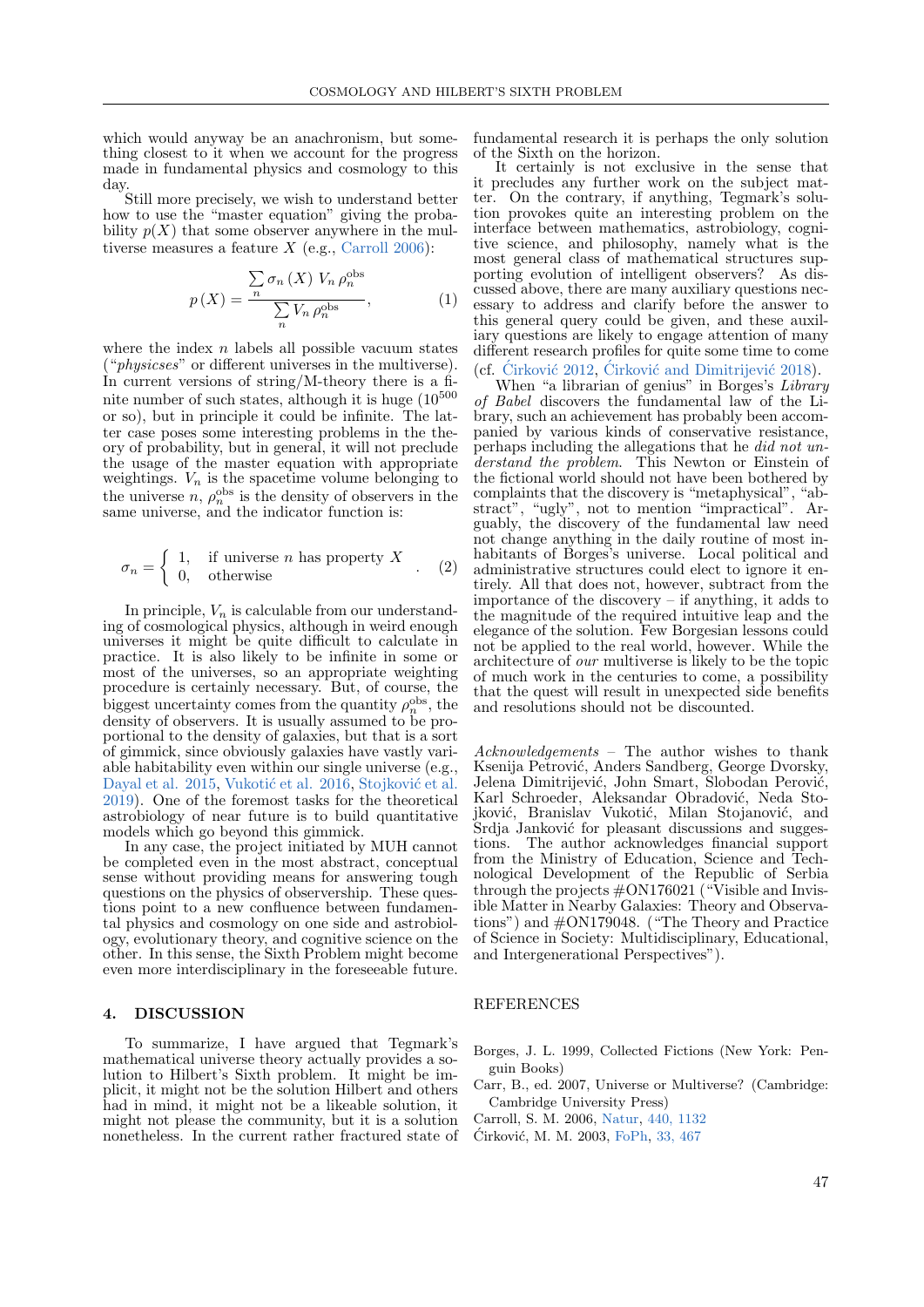- <span id="page-5-34"></span>Ćirković, M. M. 2012, The Astrobiological Landscape: Philosophical Foundations of the Study of Cosmic Life (Cambridge: Cambridge University Press)
- <span id="page-5-35"></span>Čirković, M. M. and Dimitrijević, J. 2018, Foundations of Science, 23, 427
- <span id="page-5-5"></span>Corry, L. 1997, Archive for History of Exact Sciences, 51, 83
- <span id="page-5-6"></span>Corry, L. 2004, David Hilbert and the Axiomatization of Physics (1898–1918) (Dordrecht: Kluwer)
- <span id="page-5-9"></span>Dawid, R. 2013, String Theory and the Scientific Method (Cambridge: Cambridge University Press)
- <span id="page-5-26"></span>Dawson, J. W. J. 1997, Logical Dilemmas, The Life and Work of Kurt Gödel (Wellesley, Mass.: AK Peters)
- <span id="page-5-31"></span>Dayal, P., Cockell, C., Rice, K., and Mazumdar, A. 2015, [ApJL,](https://ui.adsabs.harvard.edu/abs/2015ApJ...810L...2D) [810, L2](https://ui.adsabs.harvard.edu/abs/2015ApJ...810L...2D)
- <span id="page-5-11"></span>Ellis, G. and Silk, J. 2014, [Natur,](https://ui.adsabs.harvard.edu/abs/2014Natur.516..321E) [516, 321](https://ui.adsabs.harvard.edu/abs/2014Natur.516..321E)
- <span id="page-5-13"></span>Feynman, R. P. 1965, The Character of Physical Law (London: British Broadcasting Corporation)
- <span id="page-5-12"></span>Feynman, R. P., Leighton, R. B., and Sands, M. L. 1964, The Feynman Lectures on Physics (Reading, Massachusetts: Addison-Wesley)
- <span id="page-5-28"></span>Gleiser, M. 2010, [IJMPD,](https://ui.adsabs.harvard.edu/abs/2010IJMPD..19.1299G) [19, 1299](https://ui.adsabs.harvard.edu/abs/2010IJMPD..19.1299G)
- <span id="page-5-0"></span>Gray, J. J. 2000, The Hilbert Challenge (Oxford: Oxford University Press)
- <span id="page-5-24"></span>Hamlin, C. 2017, Synthese, 194, 571
- <span id="page-5-1"></span>Hilbert, D. 1902, Bull. Amer. Math. Soc., 8, 437
- <span id="page-5-18"></span>Kragh, H. and Longair, M. S., eds. 2019, The Oxford Handbook of the History of Modern Cosmology (Oxford: Oxford University Press)
- <span id="page-5-25"></span>Maudlin, T. 2007, The Metaphysics Within Physics (Oxford: Oxford University Press)
- <span id="page-5-7"></span>Norton, J. 1993, Reports on Progress in Physics, 56, 791
- <span id="page-5-22"></span>Porpora, D. V. 2013, Philosophical Studies: An International Journal for Philosophy in the Analytic Tradition, 163, 133
- <span id="page-5-30"></span>Price, H. 1996, Time's Arrow and Archimedes' Point: New Directions for the Physics of Time (Oxford: Oxford University Press)
- <span id="page-5-3"></span>Renn, J. and Stachel, J. 2007, Hilbert's Foundation of Physics: From a Theory of Everything to a Constituent of General Relativity, ed. M. Janssen, J. D. Norton, J. Renn, T. Sauer, and J. Stachel (Dordrecht: Springer Netherlands), 1778
- <span id="page-5-2"></span>Sauer, T. 1999, Archive for History of Exact Sciences, 53, 529
- <span id="page-5-20"></span>Schmidhuber, J. 2002, International Journal of Foundations of Computer Science, 13, 587
- <span id="page-5-4"></span>Slemrod, M. 2013, Computers and Mathematics with Applications, 65, 1497
- <span id="page-5-10"></span>Smolin, L. 2006, The Trouble with Physics: the Rise of String Theory, the Fall of a Science, and What Comes Next (Boston: Houghton Mifflin Harcourt)
- <span id="page-5-29"></span>Soler Gil, F. J. and Alfonseca, M. 2013, Journal for General Philosophy of Science, 44, 153
- <span id="page-5-33"></span>Stojković, N., Vukotić, B., Martinović, N., Ćirković, M. M., and Micic, M. 2019, [MNRAS,](https://ui.adsabs.harvard.edu/abs/2019MNRAS.490..408S) [490, 408](https://ui.adsabs.harvard.edu/abs/2019MNRAS.490..408S)
- <span id="page-5-27"></span>Susskind, L. 2006, The Cosmic Landspace: String Theory and the Illusion of Intelligent Design (New York: Back Bay Books)
- <span id="page-5-14"></span>Tegmark, M. 1998, [AnPhy,](https://ui.adsabs.harvard.edu/abs/1998AnPhy.270....1T) [270, 1](https://ui.adsabs.harvard.edu/abs/1998AnPhy.270....1T)
- <span id="page-5-19"></span>Tegmark, M. 2003, [SciAm,](https://ui.adsabs.harvard.edu/abs/2003SciAm.288e..40T) [288, 40](https://ui.adsabs.harvard.edu/abs/2003SciAm.288e..40T)
- <span id="page-5-15"></span>Tegmark, M. 2008, [FoPh,](https://ui.adsabs.harvard.edu/abs/2008FoPh...38..101T) [38, 101](https://ui.adsabs.harvard.edu/abs/2008FoPh...38..101T)
- <span id="page-5-16"></span>Tegmark, M. 2014, Our Mathematical Universe: My Quest for the Ultimate Nature of Reality (New York: Random House)
- <span id="page-5-21"></span>Vilenkin, A. 2006, Many Worlds in One: The Search for Other Universes (New York: Hill and Wang)
- <span id="page-5-32"></span>Vukotić, B., Steinhauser, D., Martinez-Aviles, G., et al. 2016, [MNRAS,](https://ui.adsabs.harvard.edu/abs/2016MNRAS.459.3512V) [459, 3512](https://ui.adsabs.harvard.edu/abs/2016MNRAS.459.3512V)
- <span id="page-5-8"></span>Wightman, A. S. 1976, Hilbert's Sixth Problem: Mathematical Treatment of the Axioms of Physics, ed. F. E. Browder (Providence: American Mathematical Society, Providence), 147
- <span id="page-5-17"></span>Wigner, E. P. 1960, Commun Pure Appl Math, 13, 1
- <span id="page-5-23"></span>Yampolskiy, R. V. 2017, PhyS, 92, 093001